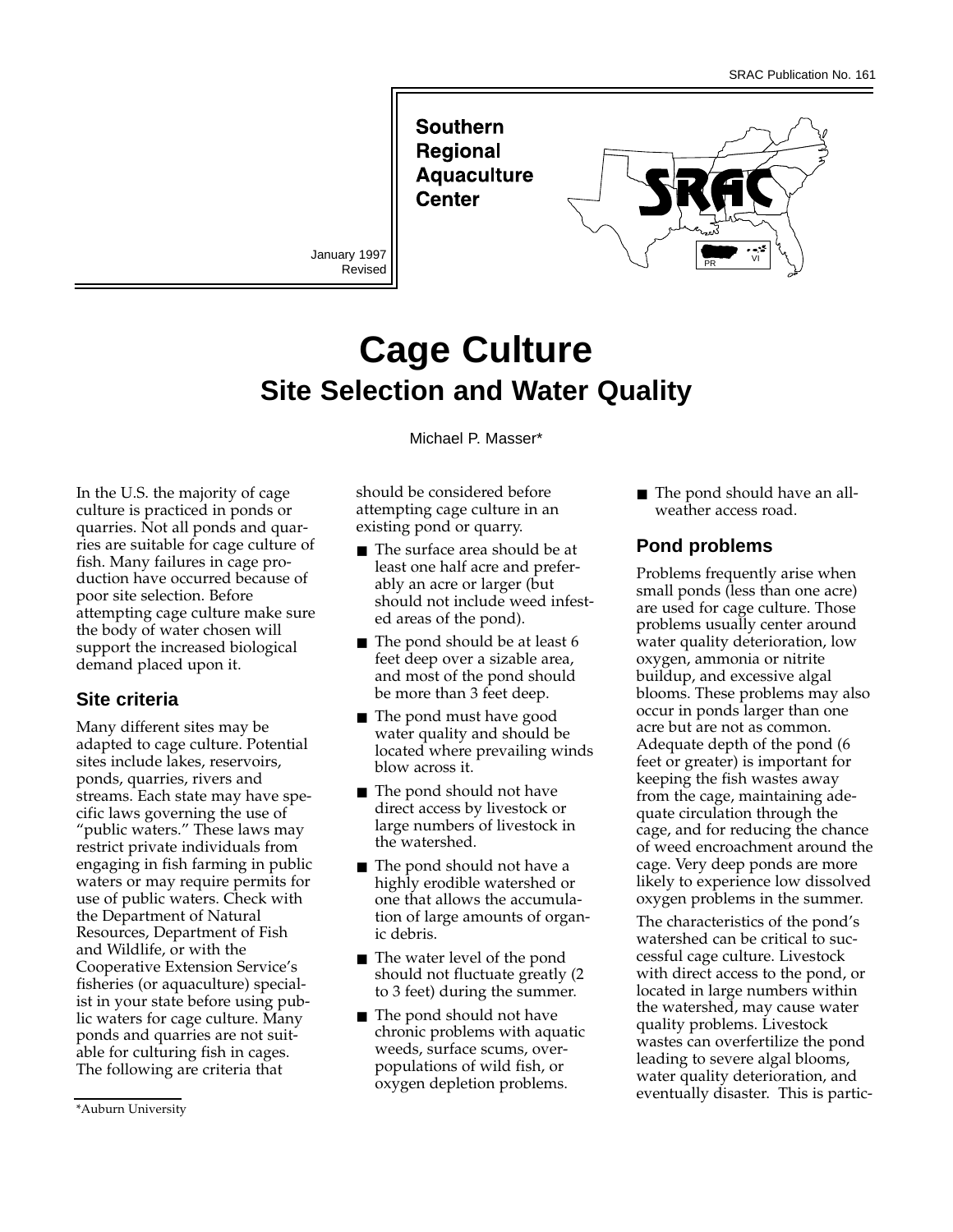ularly true of small ponds (less than 5 acres). Livestock should be fenced out of the pond and not allowed to use the immediate pond watershed as a loafing area. As shorelines are trampled, erosion increases and ponds age prematurely. Even ponds frequented by livestock in previous years may contain large amounts of organic matter.

Highly erodible watersheds may cause turbidity/silting problems which can irritate the gills of fish and cause reduced dissolved oxygen concentrations. Watersheds where large amounts of organic matter wash into the pond can result in oxygen depletions due to rapid bacterial decomposition of the detritus.

Ponds that have a greater watershed than is needed to fill and maintain the water level can also have problems. Excessively large watersheds can cause rapid temperature changes, turnovers, and associated oxygen depletions due to water exchanges after heavy rains.

Ponds that have chronic problems such as severe weed infestations, surface scums, fish kills, stunted wild fish populations, and severe water level changes during the summer are not good candidates for cage culture. These problems must be brought under control first. It may be necessary to treat chemically for weeds or to stock grass carp (check state regulations), remove wild fish, and/or renovate (rebuild) the pond. Finally, an all-weather access road to the pond is essential to the maintenance, health and survival of the caged fish. A day or more without access to the pond could lead to a catastrophe.

#### **Water quality**

Water quality management is a key ingredient in a successful fish operation. Most periods of poor growth, disease and parasite outbreaks, and fish kills can be traced to water quality problems. Water quality management is

undoubtedly one of the most difficult problems facing the fish farmer. Water quality problems are even more difficult to predict and to manage. A more thorough discussion of water quality problems and equipment needs can be found in other Extension-Aquaculture publications.

#### **Oxygen**

Oxygen stress is the most frequently encountered water quality problem in cage culture of fish. The concentration and availability of dissolved oxygen (DO) are critical to the health and survival of caged fish.

Critical dissolved oxygen levels will vary depending on species being reared and with interactions with other water quality parameters; e.g., carbon dioxide, ammonia and nitrite. In general, warmwater species such as catfish and tilapia need a dissolved oxygen concentration of 4 mg/l DO (or ppm) or greater to maintain good health and feed conversion. Healthy warmwater fish can tolerate 1 mg/l DO for short periods of time but will die if exposure is prolonged. Prolonged exposure to 1.5 mg/l DO causes tissue damage, and any prolonged exposure to low dissolved oxygen levels will halt growth and increase the incidence of secondary diseases, apparently by reducing the fishes' ability to resist infection. Many parasites, diseases and chemical agents can damage the gill filaments affecting oxygen transport across the gills. This can cause the fish to behave as though the dissolved oxygen concentration is low, when in reality the cause is a disease problem.

The concentration of dissolved oxygen in any body of water varies over time and is affected by physical, biological and chemical factors. Physical controllers of dissolved oxygen are temperature, atmospheric pressure and salinity. As temperature and salinity increase, and as atmospheric pressure decreases, the solubility of

oxygen will decrease. Temperature is an important physical controller of dissolved oxygen. As water temperature increases 10oF the amount of oxygen that will dissolve in water decreases by approximately 10 percent. The physical transfer of oxygen between the atmosphere and water occurs across the water surface when dissolved oxygen concentrations are above or below saturation. The rate of this transfer is regulated by turbulence across the water surface.

Biological factors which affect dissolved oxygen are plant photosynthesis (both phytoplanktonic and macrophytic), and plant and animal respiration (fish, invertebrates, bacteria, etc.). Most of the oxygen in aquaculture ponds is produced by plant photosynthesis during sunlight hours. Planktonic algae (phytoplankton) usually produce the bulk of this oxygen. High densities of aquatic macrophytes (rooted underwater plants) usually reduce phytoplankton growth and water circulation and, therefore, can cause dissolved oxygen problems in cage production ponds.

Plant and animal respiration are the most important oxygen reducing processes in aquaculture ponds. Fish must compete with all other living organisms for the ponds' available dissolved oxygen. This is particularly acute at night when plants in the pond are also consuming oxygen through the process of respiration. In most aquaculture ponds nighttime phytoplankton respiration is the major consumer of oxygen. Respiration rates are temperaturedriven in cold-blooded animals (i.e., fish) and plants, increasing oxygen consumption with rising temperatures. Total plant and fish biomass is also usually greatest during warm weather and high light intensity conditions. For all of these reasons, summer nights, with high water temperatures and respiration and low wind turbulence, bring most oxygen problems.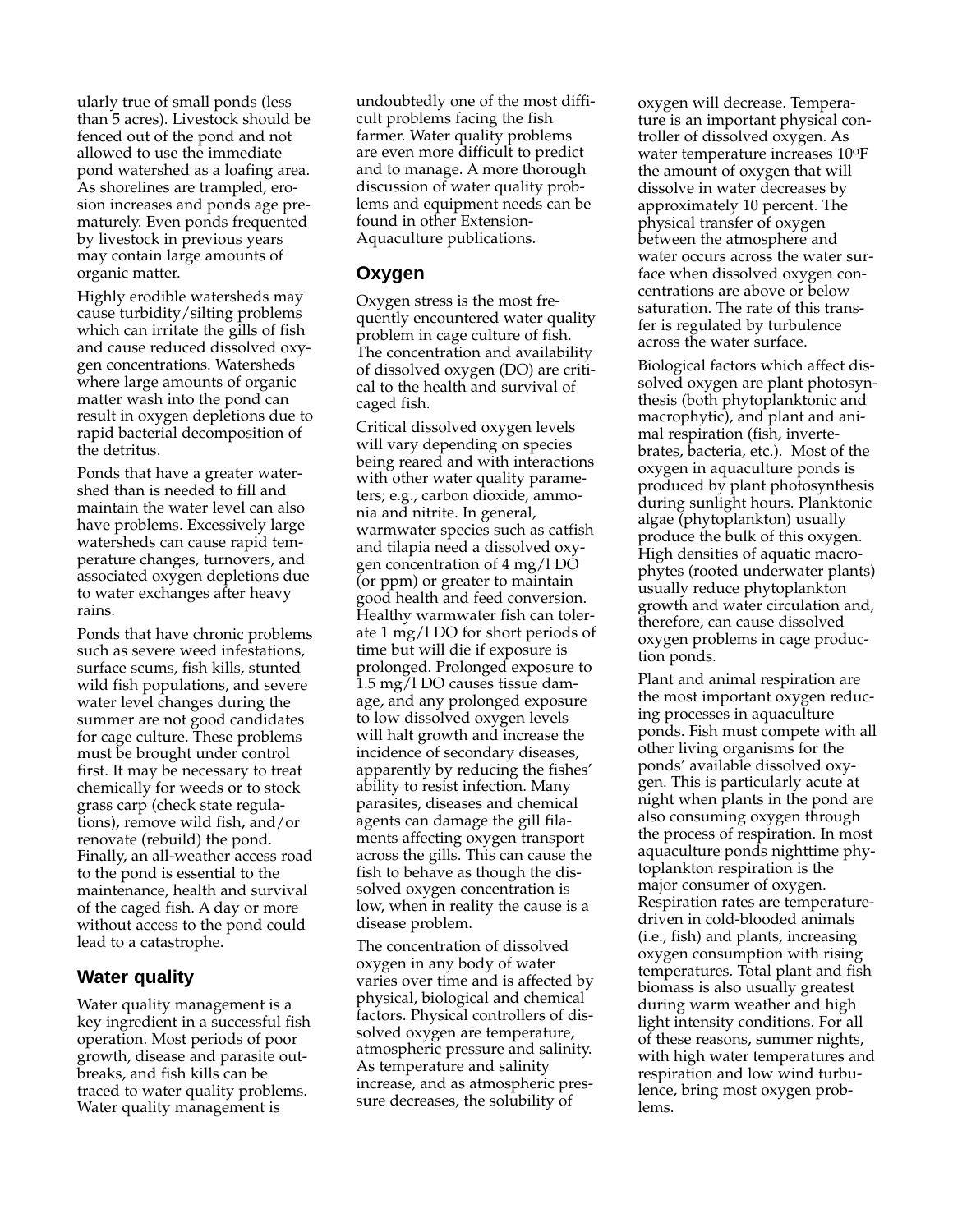In cage culture situations low dissolved oxygen is particularly acute because the fish are crowded into such small areas. Most fish kills, disease outbreaks and poor growth in cage situations are directly or indirectly due to low dissolved oxygen.

Turnovers and plankton die-offs are two other situations in which dissolved oxygen levels may fall below critical levels. Turnovers occur during cold rains, heavy winds and prolonged cold spells in summer. These conditions cause the upper oxygenated layer of water to mix with the cold oxygen-depleted layer of water on the bottom of the pond. The mixing of the two layers reduces the total dissolved oxygen in the whole pond to critical levels due to both dilution and chemical reduction. Turnovers can be particularly common in deep ponds with large watersheds.

Plankton die-offs can occur as a natural consequence of algal population dynamics due to seasonal changes in temperature, pH, light intensity, nutrients, diseases, parasites, toxins, or other factors which are not clearly understood. Plankton die-offs can also occur as a consequence of nighttime low dissolved oxygen. In this case, the density and biomass of the plankton become so great that a critical dissolved oxygen concentration is reached in the pond due to nighttime respiration demands. The plankton dies from lack of oxygen along with the fish.

Dissolved oxygen management is one of the most critical management techniques that must be learned by a fish farmer. Dissolved oxygen management includes both biological and mechanical manipulation. Biological manipulation can include fertilization and submerged aquatic plant control to maintain a healthy phytoplankton bloom. Mechanical manipulation through aeration may help maintain adequate dissolved oxygen concentrations and may save fish during chronic low DOs, turnovers, and plankton die-offs. See SRAC publications 370, *Pond Aeration*; 371, *Pond Aeration—Types and Uses of Aeration Equipment*; 372, *Selecting the Proper Pump*; 374, *Open Channel Flow in Aquaculture*; and 375, *Powering Aquaculture Equipment* on pond aeration and equipment.

#### **Temperature**

Temperature is the single most important physical factor controlling the life of a cold-blooded animal. Temperature is critical in growth, reproduction and sometimes survival. Each species of fish has an optimum temperature range for growth, as well as upper and lower lethal temperatures. Below the optimum temperature feed consumption and feed conversion decline until a temperature is reached at which growth ceases and feed consumption is limited to a maintenance ration. Below this temperature is a lower lethal temperature at which death occurs. Above the optimum temperature feed consumption increases while feed conversion declines.

Refer to SRAC Publication No. 163, *Species Suitable for Cage Culture,* for species specific information on temperature optima and tolerances.

# **pH**

pH is a measure of the relative acidity of the water. The pH in a pond fluctuates daily due to uptake and release of  $CO<sub>2</sub>$  during photosynthesis and respiration. The pH is lowest at or near dawn and highest at mid-afternoon. The desirable range of early morning pH for fish production is from 6.5 to 9. The acid death point is a pH of approximately 4 and the alkaline death point is approximately pH 11. When the pH is outside the desirable range, fish growth is slowed, reproduction reduced, and susceptibility to disease increased (see SRAC Publication No. 464, *Interactions of pH, Carbon Dioxide, Alkalinity and Hardness in Fish Ponds*).

Ponds with acidic bottom muds and soft water usually are not productive fish ponds. Lime can be added to these ponds to increase the pH and alkalinity (total concentration of bases). Limed ponds have fewer pH, dissolved oxygen and other related problems. A total alkalinity of 20 mg/l is considered the minimum concentration for a pond used in fish production.

For more information on liming ponds contact your county Extension office or state fisheries (or aquaculture) specialist.

### **Ammonia and nitrite**

Ammonia is the primary nitrogenous waste produced by fish from protein digestion. Mammals produce urea, which is a complex of ammonia and carbon. Any nitrogenous waste from manure runoff into the pond, inorganic fertilizer, plant decomposition, and/or uneaten feed is transformed into ammonia by bacteria in the pond. Bacteria of the genus *Nitrosomonas* convert ammonia into nitrite. Both ammonia and nitrite are toxic to fish. The level of ammonia toxicity depends on the species of fish, water temperature and pH. The level of nitrite toxicity depends on the species of fish and the chloride ion concentration in the pond water. Sublethal levels of ammonia are known to cause gill and tissue damage, poor growth and increased susceptibility to disease. Nitrite at sublethal levels reduces oxygen transport into the fish, resulting in poor feed conversion, reduced growth and increased susceptibility to disease.

At stocking densities normally recommended for cage culture, neither ammonia or nitrite toxicity problems should be encountered. In ponds where higher density cage culture is attempted, where livestock manure can wash into the pond during rains, or where a plankton die-off has occurred, the level of ammonia (and later nitrite) may pose problems.